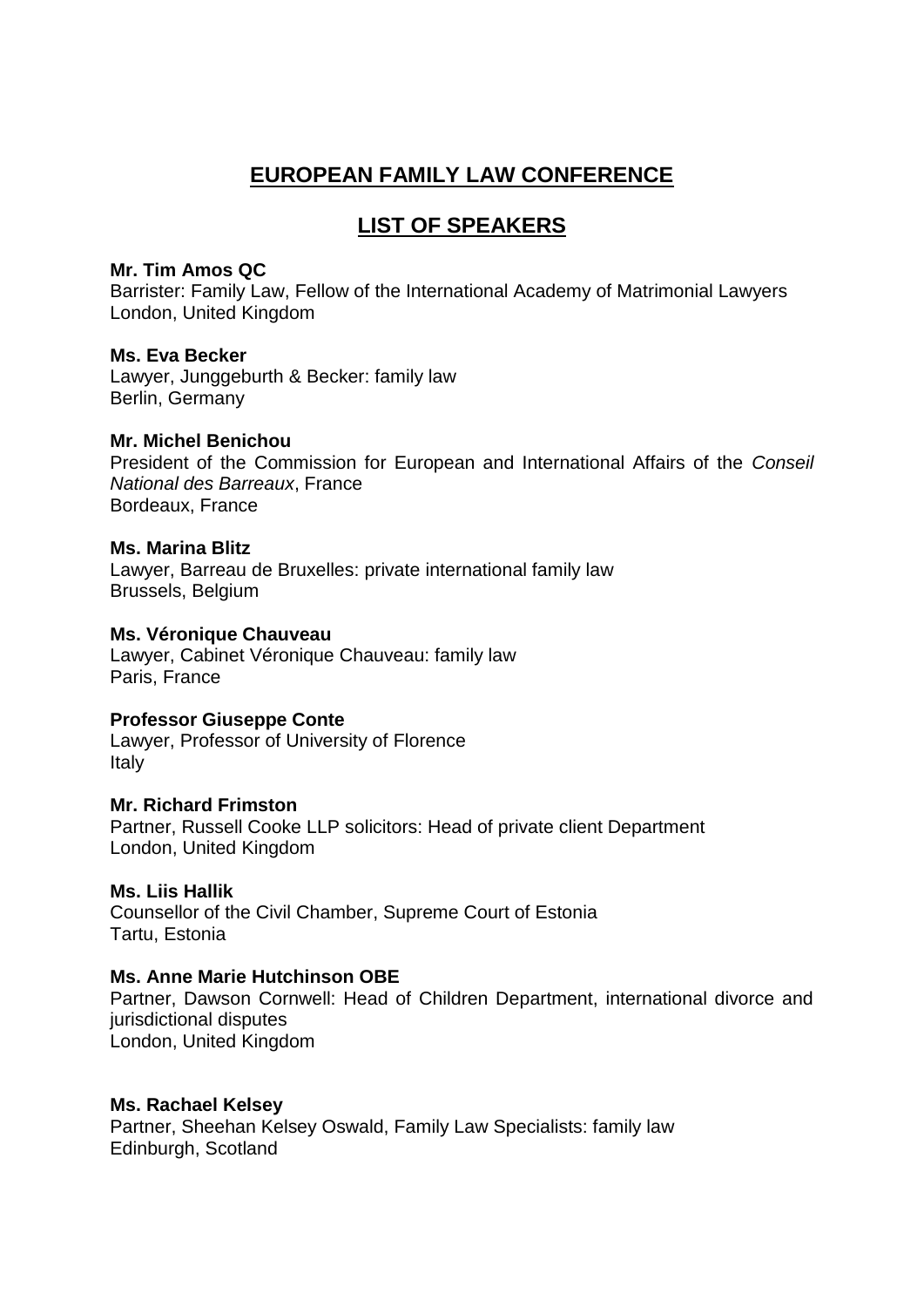## **Dr. Malgorzata Kozuch**

Solicitor, Employee of Department of European law at Jagiellonian University, Information Officer of the Polish Delegation to the CCBE Warsaw, Poland

## **Dr. Thalia Kruger (PhD)**

Catholic University of Leuven, private international law support point, Flemish centre for minorities, Brussels Brussels, Belgium

## **Mr. Philippe Lortie**

First Secretary of the Hague Conference, Lawyer The Hague, The Netherlands

# **Professor Peter Mc Eleavy (BSc, PhD, Barrister)**

Lecturer, University of Dundee: international family law Dundee, Scotland, United Kingdom

## **Dr. Kerstin Niethammer-Jürgens**

Lawyer, Sozietät Jürgens Rechtsanwälte: international family law Potsdam, Germany

### **Professor Cyril Nourissat**

Professor, University Lyon III Jean Moulin, Faculté de Droit, CREDIMI Dijon, France

#### **Mr. Fernando Rui Paulino Pereira**

Head of Unit at the General Secretariat of the Council of the European Union Brussels, Belgium

#### **Ms. Hélène Poivey Leclercq**

Lawyer, Cabinet Hélène Poivey Leclercq: family law Paris, France

#### **Ms. Mia Reich Sjögren**

Lawyer, Advokaterna Sverker och Mia Reich Sjögren, Fellow of the International Academy of Matrimonial Lawyers Göteborg, Sweden

#### **Ms. Isabelle Rein-Lescastereyres**

Lawyer, Selarl BWG Avocats: family law, Paris, France

#### **Mr. Fredric Renström**

Lawyer, Lindskog Malmström Advokatbyrå: Swedish and international family and private law Stockholm, Sweden